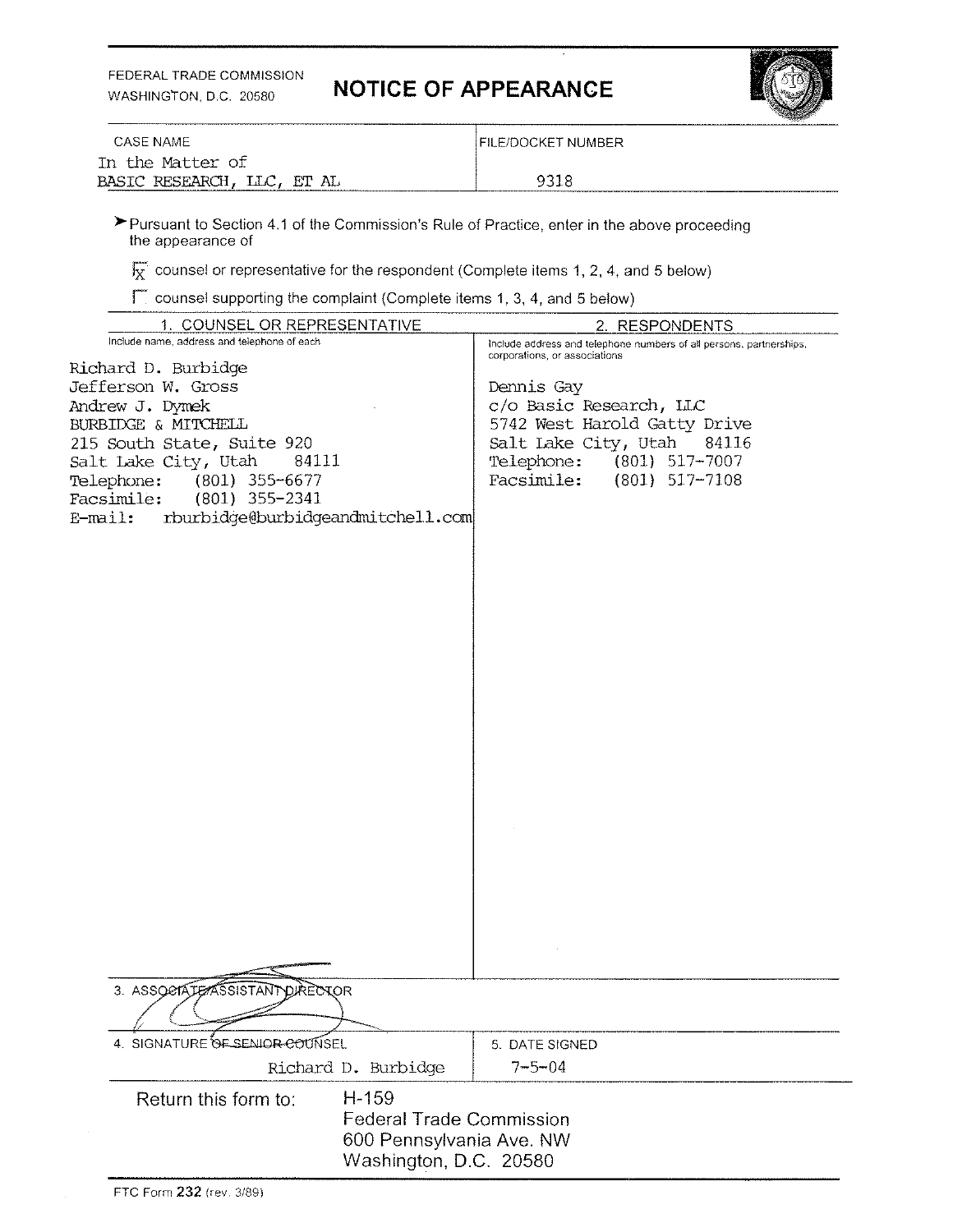## UNITED STATES OF AMERICA BEFORE FEDERAL TRADE COMMISSION OFFICE OF ADMINISTRATIVE LAW JUDGES

| In the Matter of                                                                                                                                                                                                                                                                                                                                                                                                                                                               |                 |
|--------------------------------------------------------------------------------------------------------------------------------------------------------------------------------------------------------------------------------------------------------------------------------------------------------------------------------------------------------------------------------------------------------------------------------------------------------------------------------|-----------------|
| BASIC RESEARCH, L.L.C.<br>A.G. WATERHOUSE, L.L.C.,<br>KLEIN-BECKER USA, L.L.C.,<br>NUTRASPORT, L.L.C.,<br>SOVAGE DERMALOGIC LABORATORIES, L.L.C.,<br>d/b/a BASIC RESEARCH, L.L.C.,<br>OLD BASIC RESEARCH, L.L.C.,<br>BASIC RESEARCH, A.G. WATERHOUSE,<br>BAN, L.L.C.,<br>d/b/a KLEIN-BECKER USA, NUTRA SPORT, and<br>SOVAGE DERMALOGIC LABORATORIES,<br>DENNIS GAY,<br>DANIEL B. MOWREY,<br>d/b/a AMERICAN PHYTOTHERAPY RESEARCH<br>LABORATORY, and<br>MITCHELL K. FRIEDLANDER | DOCKET NO. 9318 |
|                                                                                                                                                                                                                                                                                                                                                                                                                                                                                |                 |

## **DECLARATION OF ANDREW J. DYMEK**

I, Andrew J. Dymek declare as follows:

1. I am an attorney with the law firm of Burbidge & Mitchell, counsel for

Dennis Gay. I make this declaration pursuant to Rule 4.l(d) of the Federal Trade Commission's

Rules of Practice.

I am a member of the Utah State Bar (#9277) and am admitted to practice in United

States District Court for the District of Utah. I further attest that I am in good standing within the

legal profession.

I declare under penalty of perjury that the foregoing is true and correct.

Executed: July  $\frac{1}{7}$ , 2004

Wome I

Andrew J. Dymek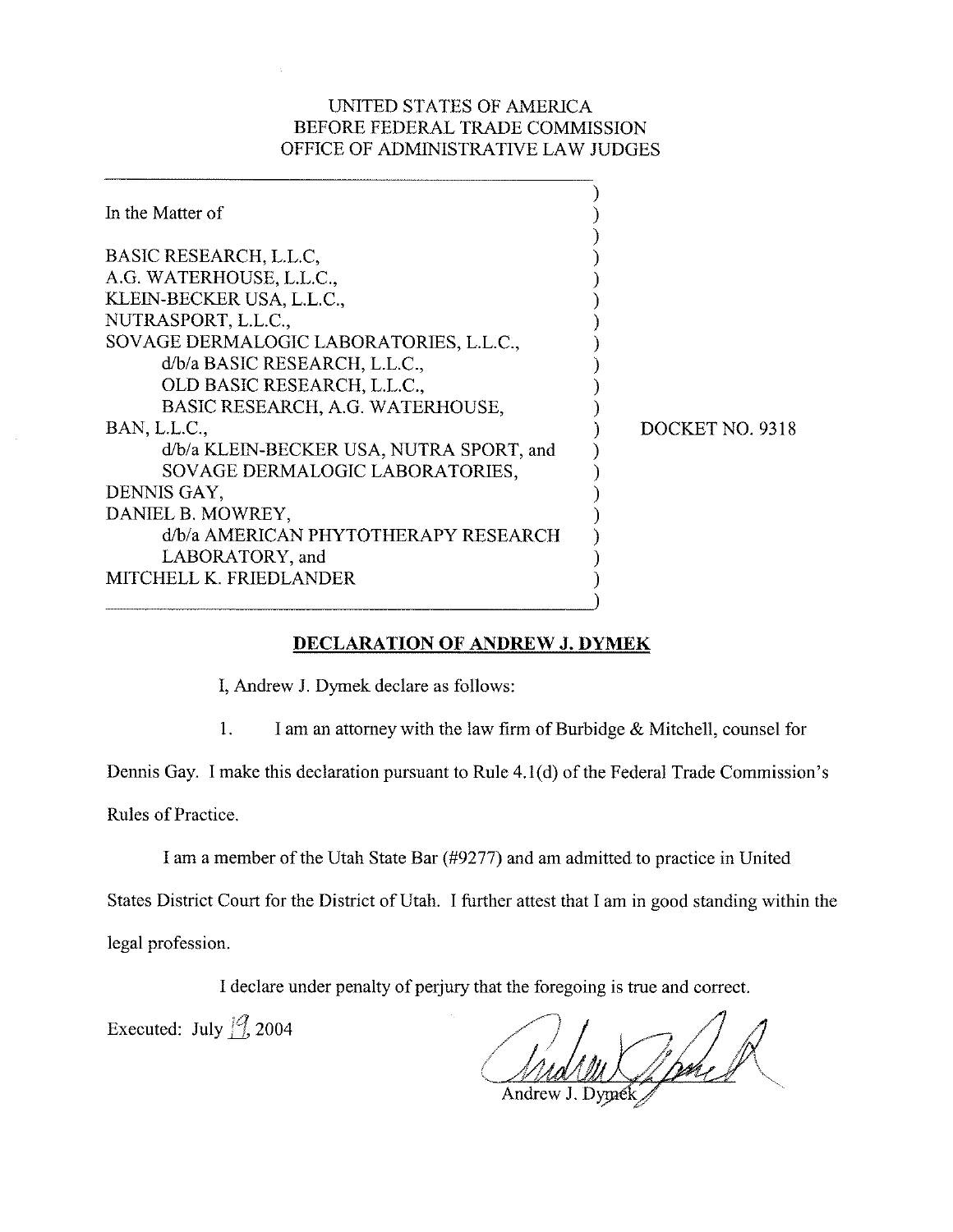## CERTIFICATE OF SERVICE

I hereby certify that on this 28th day of July, 2004,I caused the foregoing Notice

of Appearance to be filed and served as follows:

(1) an original and two paper copies filed by hand delivery and one electronic copy in PDF format filed by electronic mail to:

Donald S. Clark, Secretary Federal Trade Commission 600 Pennsylvania Avenue, NW, Room H-159 Washington, DC 20580 Email: secretary@ftc.gov

(2) one paper copy served by hand delivery to:

The Honorable D. Michael Chappell Administrative Law Judge 600 Pennsylvania Avenue, *NW,* Room H-106 Washington, DC 20580

**(3)** one paper copy by first class U.S. mail and one electronic copy in PDF format by electronic mail to:

Laureen Kapin Walter C. Gross Joshua S. Millard Robin F. Richardson Laura Schneider Federal Trade Commission 600 Pennsylvania Avenue, NW, Suite NJ-2122 Washington, DC 20580 email: lkapin@ftc.gov

(4) one paper copy by first class U.S. mail

Elaine D. Kolish Associate Director, Enforcement Federal Trade Commission 601 New Jersey Avenue, NW Washington, DC 20001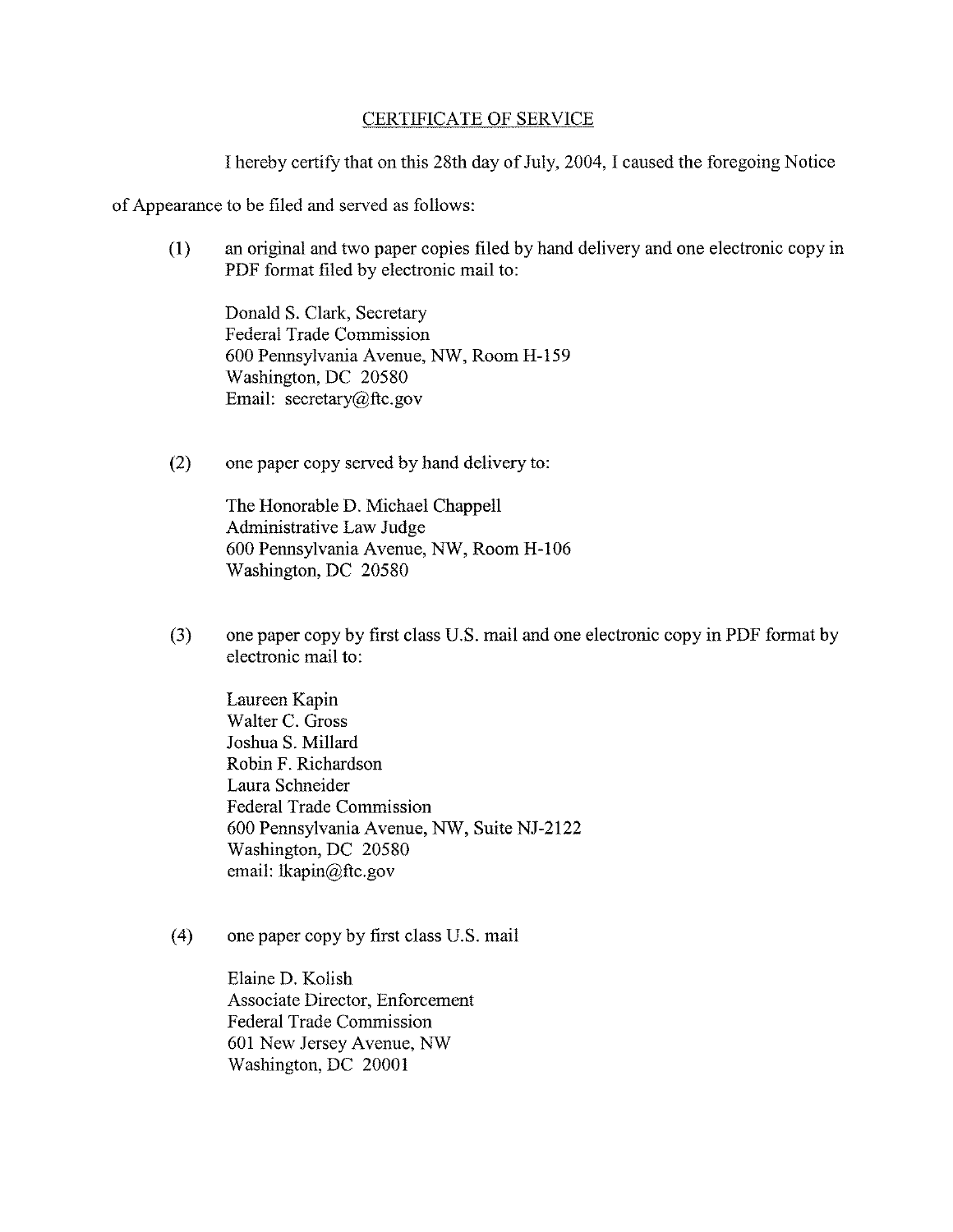Lanny A. Breuer Jay T. Smith COVINGTON & BURLING 1201 Pennsylvania Avenue, NW Washington, DC 20004 *Counsel for Respondent Basic Research, L.L.C.* 

Jeffrey D. Fcldman Gregory L. Hillyer Cluislopher P. Demetriades FELDMANGALE, P.A. Miami Center - 19th Floor 201 S. Biscayne Boulevard Miami, FL 33131 *Counsel for Respondents A.G. Wnterhouse, L.L.C., Klein-Becker, L.L.C., Nutrasport, L.L.C., Sovage Dermalogic Laboratories, L.L.C., and BAN, L.L.C.* 

Ronald F. Price PETERS SCOFIELD PRICE 310 Broadway Centre Salt Lake City, UT 841 11 **Counsel for Respondent Daniel B. Mowrey** 

Mitchell K. Friedlander c/o Compliance Department 5742 West Harold Gatty Drive Salt Lake City, UT 841 16

I further certify that the electronic copies sent to the Secretary of the Commission

are true and correct copies of the paper originals, and that paper copies with original signatures

are being filed with the Secretary of the Commission on the same day by other means.